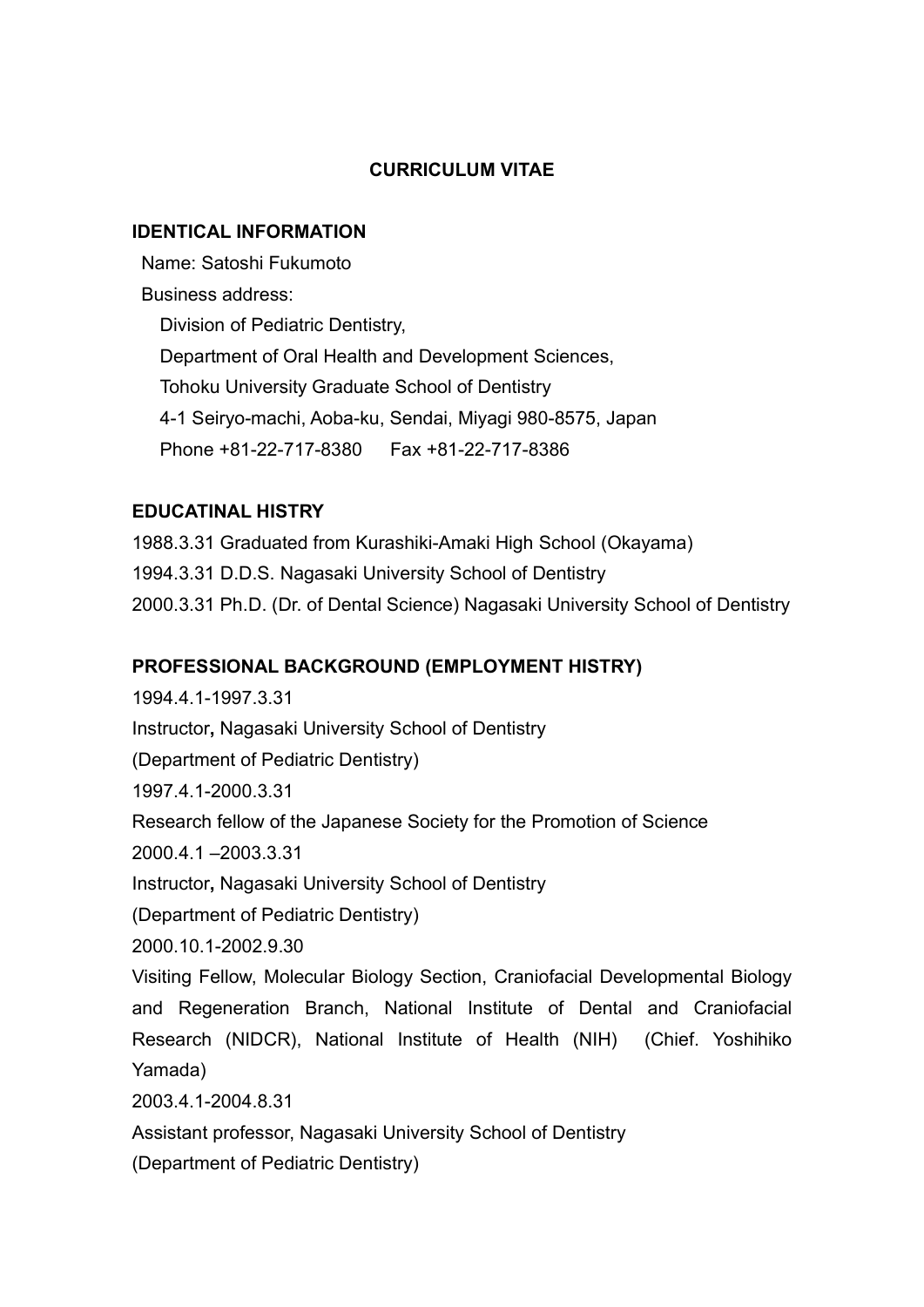2004.9.1- Associate professor, Kyushu University, Faculty of Dental Science (Section of Pediatric Dentistry) 2007.11.1-present Professor, Tohoku University Graduate School of Dentistry (Division of Pediatric Dentistry) 2016.4.1-2019.3.31 Vice director, Tohoku University Hospital 2019.4.1-present Professor, Kyushu University Faculty of Dental Science (Division of Pediatric Dentistry)

# LICENSE AND CERTIFICATION

1984 Japanese Dental License Registration

## MEMBERSHIPS

The International Association for Dental Research The Japanese Association for Dental Research The Japanese Society of Pediatric Dentistry ASBMB FASEB

### AWARD

2001 Award of Japanese Association of Pediatric Dentistry 2001 Uni-River/IADR Travel Award (Hatton Award Japanese Nominator) 2003 JSPD Distingushed Scientists Award at the 41<sup>st</sup> Annual Meeting 2004 JSPD Distingushed Scientists Award at the 42<sup>st</sup> Annual Meeting 2004 Best poster presentation award at the 46<sup>th</sup> Annual meeting of JAOB 2004 LION award (JAOB) 2007 JSPD Distingushed Scientists Award at the 45<sup>st</sup> Annual Meeting 2007 The Young Scientists' Prize, The Commendation for Science and Technology by the Minister of Education, Fill Culture, Sports, Science and **Technology**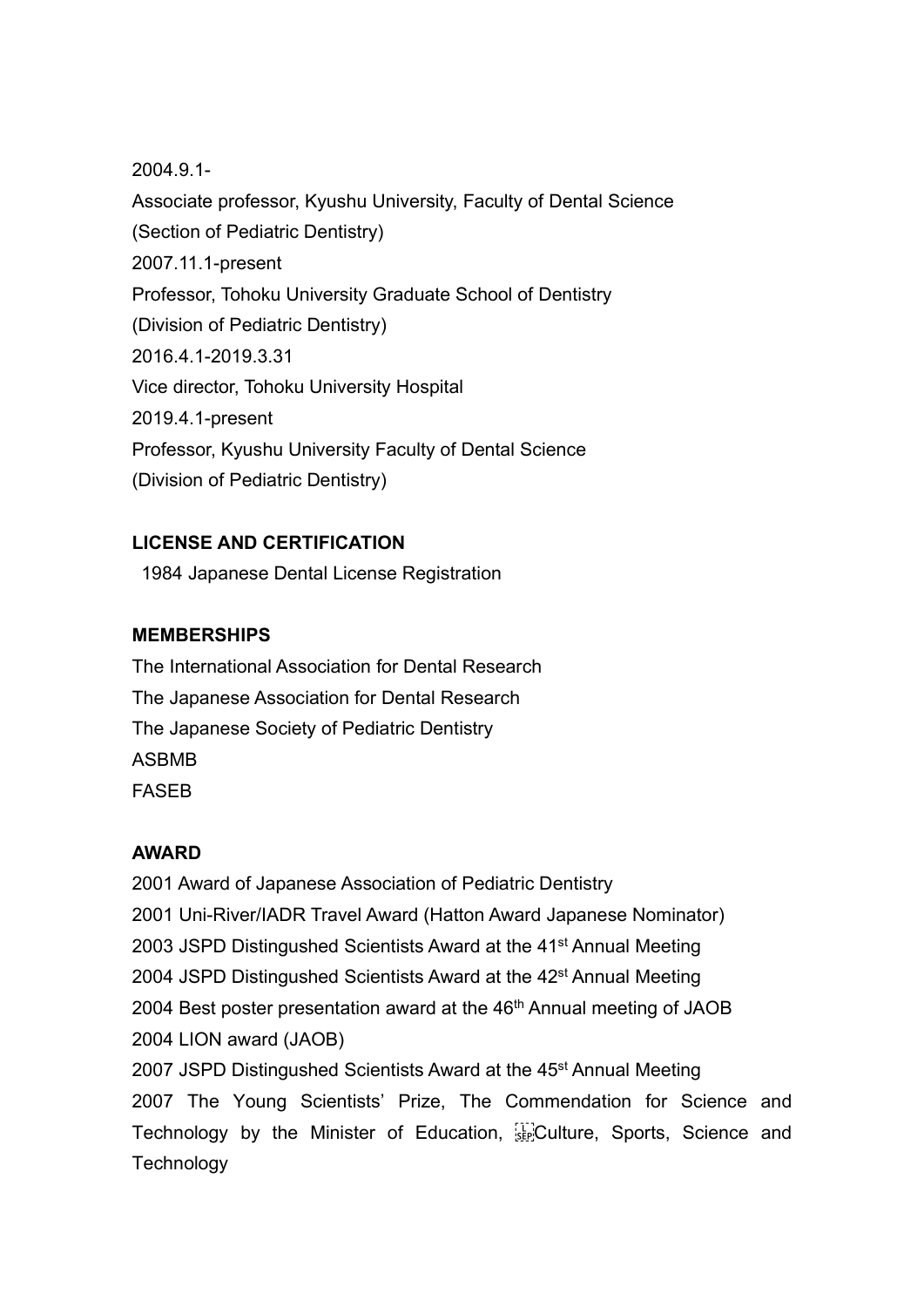2012 LION award (JSPD)

## RECENT PUBLICATIONS (2016-)

Effective Differentiation of Induced Pluripotent Stem Cells Into Dental Cells. Kim EJ, Yoon KS, Arakaki M, Otsu K, Fukumoto S, Harada H, Green DW, Lee JM, Jung HS.

Dev Dyn. 2019 Jan;248(1):129-139.

Patients with SATB2-associated syndrome exhibiting multiple odontomas. Kikuiri T, Mishima H, Imura H, Suzuki S, Matsuzawa Y, Nakamura T, Fukumoto S, Yoshimura Y, Watanabe S, Kinoshita A, Yamada T, Shindoh M, Sugita Y, Maeda H, Yawaka Y, Mikoya T, Natsume N, Yoshiura KI. Am J Med Genet A. 2018 Dec;176(12):2614-2622.

The transcription factor AmeloD stimulates epithelial cell motility essential for tooth morphology.

Chiba Y, He B, Yoshizaki K, Rhodes C, Ishijima M, Bleck CKE, Stempinski E, Chu EY, Nakamura T, Iwamoto T, de Vega S, Saito K, Fukumoto S, Yamada Y. J Biol Chem. 2018 Nov 30. pii: jbc.RA118.005298.

dentification of the Novel Tooth-Specific Transcription Factor AmeloD. He B, Chiba Y, Li H, de Vega S, Tanaka K, Yoshizaki K, Ishijima M, Yuasa K, Ishikawa M, Rhodes C, Sakai K, Zhang P, Fukumoto S, Zhou X, Yamada Y. J Dent Res. 2018 Nov 14:22034518808254.

Prevalence of molar incisor hypomineralization and regional differences throughout Japan. Saitoh M, Nakamura Y, Hanasaki M, Saitoh I, Murai Y, Kurashige Y, Fukumoto

S, Asaka Y, Yamada M, Sekine M, Hayasaki H, Kimoto S.

Environ Health Prev Med. 2018 Oct 31;23(1):55.

The transcription factor NKX2-3 mediates p21 expression and ectodysplasin-A signaling in the enamel knot for cusp formation in tooth development.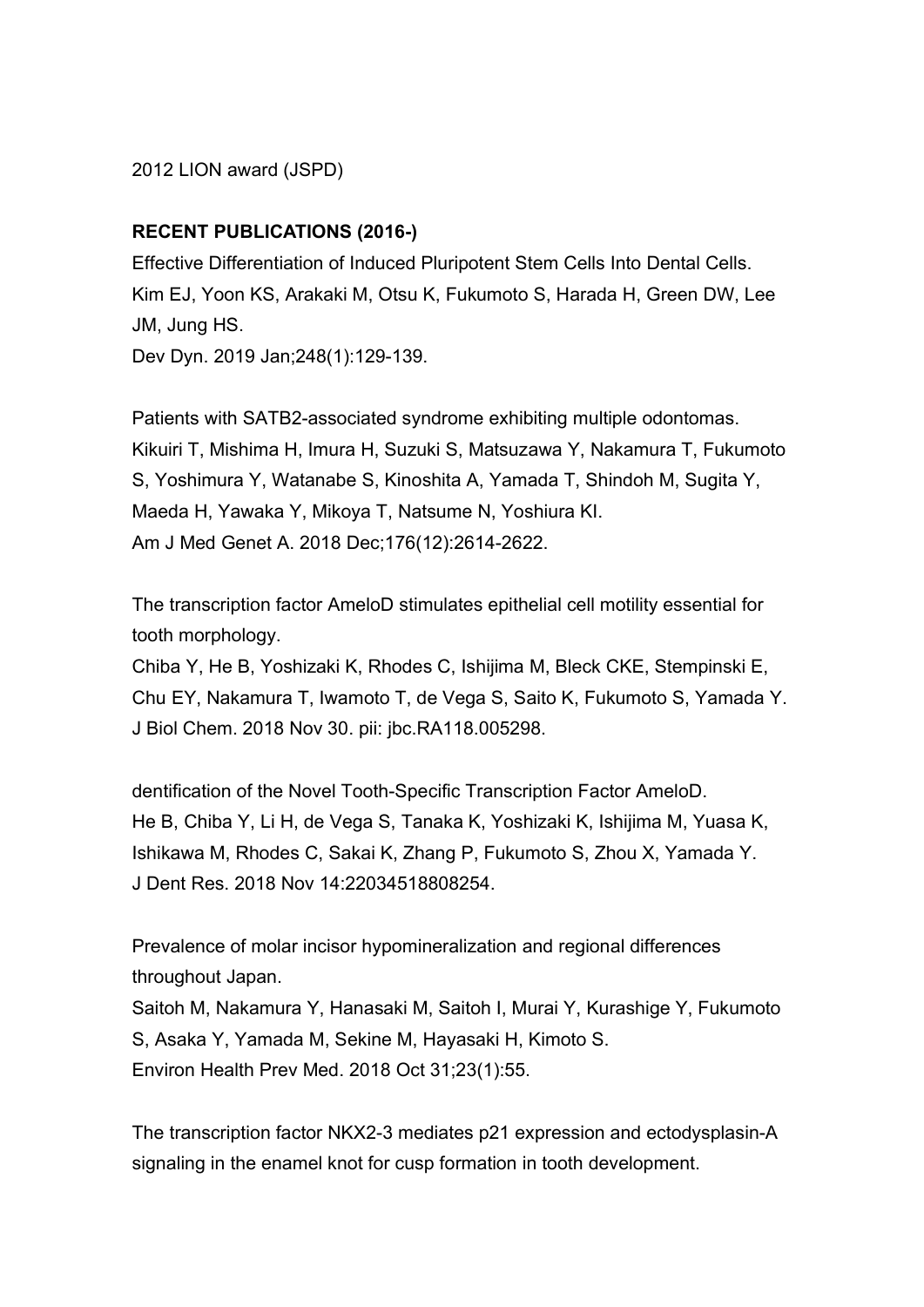Han X, Yoshizaki K, Miyazaki K, Arai C, Funada K, Yuta T, Tian T, Chiba Y, Saito K, Iwamoto T, Yamada A, Takahashi I, Fukumoto S. J Biol Chem. 2018 Sep 21;293(38):14572-14584.

Piezo type mechanosensitive ion channel component 1 functions as a regulator of the cell fate determination of mesenchymal stem cells. Sugimoto A, Miyazaki A, Kawarabayashi K, Shono M, Akazawa Y, Hasegawa T, Ueda-Yamaguchi K, Kitamura T, Yoshizaki K, Fukumoto S, Iwamoto T. Sci Rep. 2017 Dec 18;7(1):17696.

NOTCH2 Hajdu-Cheney Mutations Escape SCFFBW7-Dependent Proteolysis to Promote Osteoporosis.

Fukushima H, Shimizu K, Watahiki A, Hoshikawa S, Kosho T, Oba D, Sakano S, Arakaki M, Yamada A, Nagashima K, Okabe K, Fukumoto S, Jimi E, Bigas A, Nakayama KI, Nakayama K, Aoki Y, Wei W, Inuzuka H. Mol Cell. 2017 Nov 16;68(4):645-658.e5.

Mediator 1 contributes to enamel mineralization as a coactivator for Notch1 signaling and stimulates transcription of the alkaline phosphatase gene. Yoshizaki K, Hu L, Nguyen T, Sakai K, Ishikawa M, Takahashi I, Fukumoto S, DenBesten PK, Bikle DD, Oda Y, Yamada Y. J Biol Chem. 2017 Aug 18;292(33):13531-13540.

Pannexin 3 regulates proliferation and differentiation of odontoblasts via its hemichannel activities.

Iwamoto T, Nakamura T, Ishikawa M, Yoshizaki K, Sugimoto A, Ida-Yonemochi H, Ohshima H, Saito M, Yamada Y, Fukumoto S. PLoS One. 2017 May 11;12(5):e0177557

Nephronectin plays critical roles in Sox2 expression and proliferation in dental epithelial stem cells via EGF-like repeat domains.

Arai C, Yoshizaki K, Miyazaki K, Saito K, Yamada A, Han X, Funada K, Fukumoto E, Haruyama N, Iwamoto T, Takahashi I, Fukumoto S.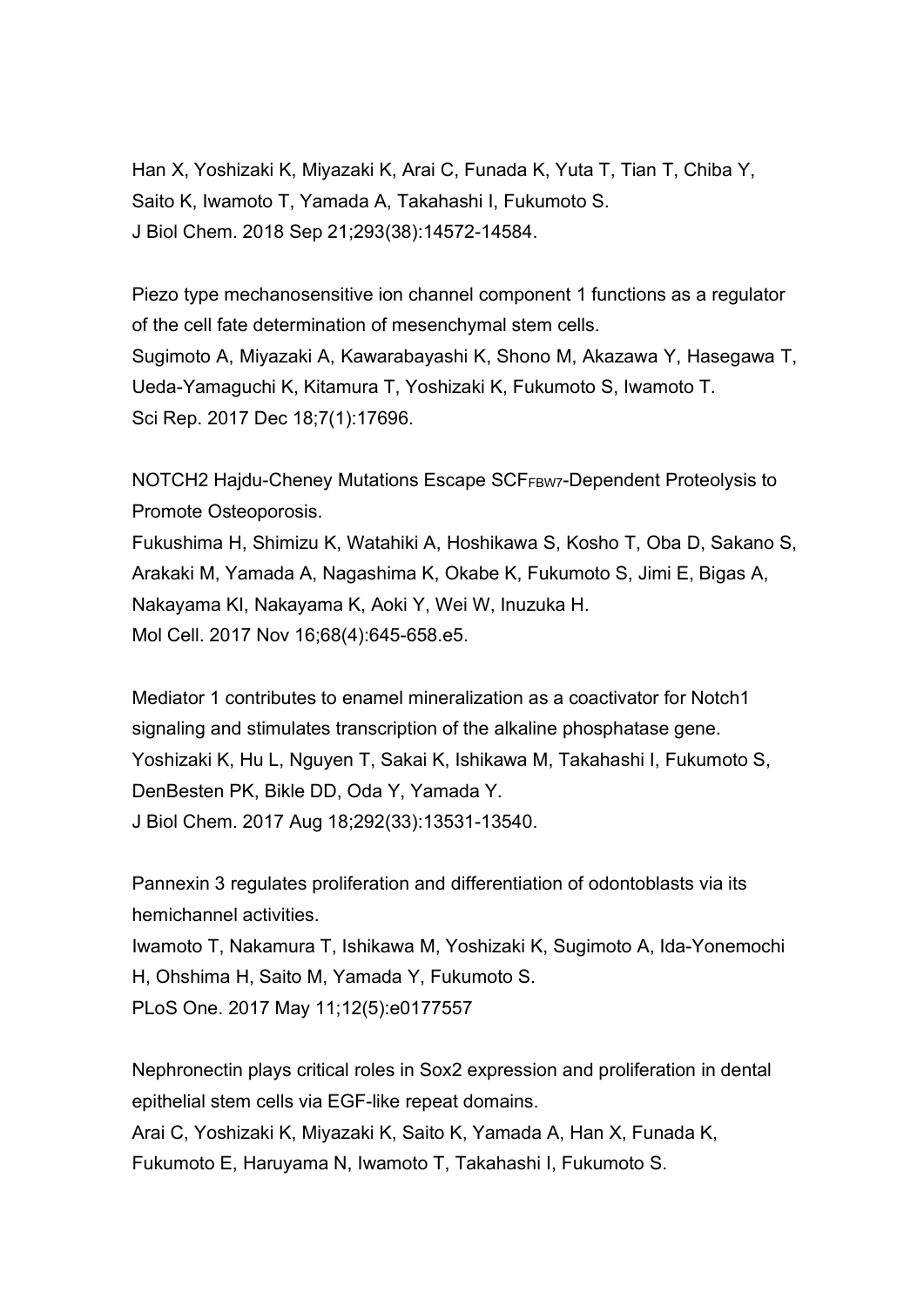Sci Rep. 2017 Mar 27;7:45181.

Practical whole-tooth restoration utilizing autologous bioengineered tooth germ transplantation in a postnatal canine model.

Ono M, Oshima M, Ogawa M, Sonoyama W, Hara ES, Oida Y, Shinkawa S, Nakajima R, Mine A, Hayano S, Fukumoto S, Kasugai S, Yamaguchi A, Tsuji T, Kuboki T.

Sci Rep. 2017 Mar 16;7:44522.

The SCFβ-TRCP E3 ubiquitin ligase complex targets Lipin1 for ubiquitination and degradation to promote hepatic lipogenesis.

Shimizu K, Fukushima H, Ogura K, Lien EC, Nihira NT, Zhang J, North BJ, Guo A, Nagashima K, Nakagawa T, Hoshikawa S, Watahiki A, Okabe K, Yamada A, Toker A, Asara JM, Fukumoto S, Nakayama KI, Nakayama K, Inuzuka H, Wei W.

Sci Signal. 2017 Jan 3;10(460). pii: eaah4117.

Nutrient-induced FNIP degradation by SCFβ-TRCP regulates FLCN complex localization and promotes renal cancer progression. Nagashima K, Fukushima H, Shimizu K, Yamada A, Hidaka M, Hasumi H, Ikebe T, Fukumoto S, Okabe K, Inuzuka H. Oncotarget. 2017 Feb 7;8(6):9947-9960.

Effect of 1,25-dihydroxyvitamin D3 on spontaneous calcium responses in rat dental epithelial SF2 cells revealed by long-term imaging. Murata K, Takahashi A, Morita T, Nezu A, Fukumoto S, Saitoh M, Tanimura A. Biomed Res. 2016;37(6):329-334.

Epiprofin Regulates Enamel Formation and Tooth Morphogenesis by Controlling Epithelial-Mesenchymal Interactions During Tooth Development. Nakamura T, Jimenez-Rojo L, Koyama E, Pacifici M, de Vega S, Iwamoto M, Fukumoto S, Unda F, Yamada Y.

J Bone Miner Res. 2017 Mar;32(3):601-610.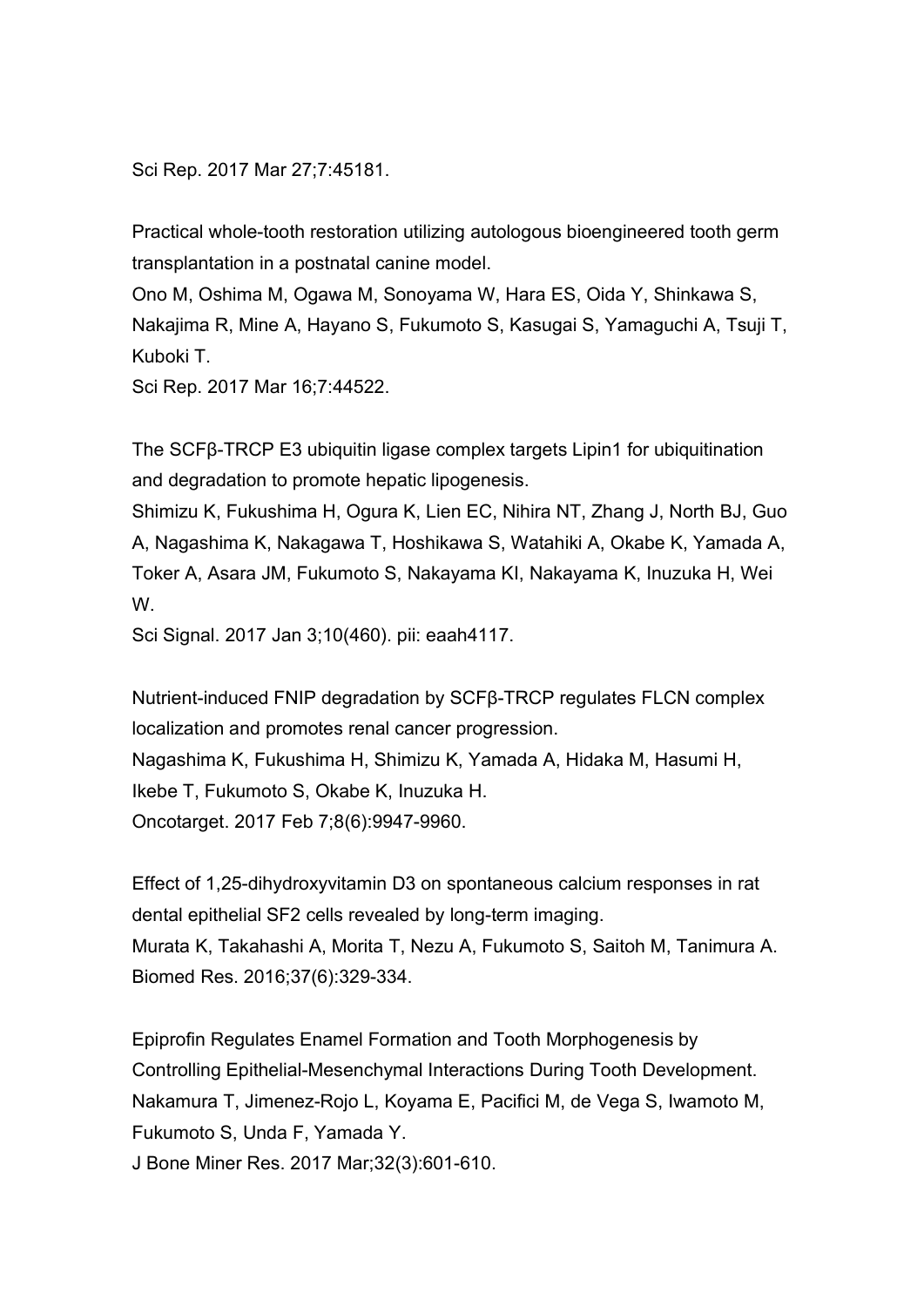Globoside accelerates the differentiation of dental epithelial cells into ameloblasts.

Nakamura T, Chiba Y, Naruse M, Saito K, Harada H, Fukumoto S. Int J Oral Sci. 2016 Dec 16;8(4):205-212.

Analgesic Effects of 1st Generation Anti-histamines in Mice. Takahashi M, Shima K, Tsuchiya M, Hagiwara Y, Mizoguchi H, Sakurada S, Sugawara S, Fujita T, Tadano T, Watanabe M, Fukumoto S, Endo Y. Biol Pharm Bull. 2016;39(4):620-4.

Mutant GDF5 enhances ameloblast differentiation via accelerated BMP2-induced Smad1/5/8 phosphorylation. Liu J, Saito K, Maruya Y, Nakamura T, Yamada A, Fukumoto E, Ishikawa M, Iwamoto T, Miyazaki K, Yoshizaki K, Ge L, Fukumoto S. Sci Rep. 2016 Mar 31;6:23670.

Plakophilin-1, a Novel Wnt Signaling Regulator, Is Critical for Tooth Development and Ameloblast Differentiation. Miyazaki K, Yoshizaki K, Arai C, Yamada A, Saito K, Ishikawa M, Xue H, Funada K, Haruyama N, Yamada Y, Fukumoto S, Takahashi I. PLoS One. 2016 Mar 24;11(3):e0152206.

The ameloblastin extracellular matrix molecule enhances bone fracture resistance and promotes rapid bone fracture healing. Lu X, Li W, Fukumoto S, Yamada Y, Evans CA, Diekwisch T, Luan X. Matrix Biol. 2016 May-Jul;52-54:113-126.

Ameloblastin, an Extracellular Matrix Protein, Affects Long Bone Growth and Mineralization.

Lu X, Fukumoto S, Yamada Y, Evans CA, Diekwisch TG, Luan X. J Bone Miner Res. 2016 Jun;31(6):1235-46.